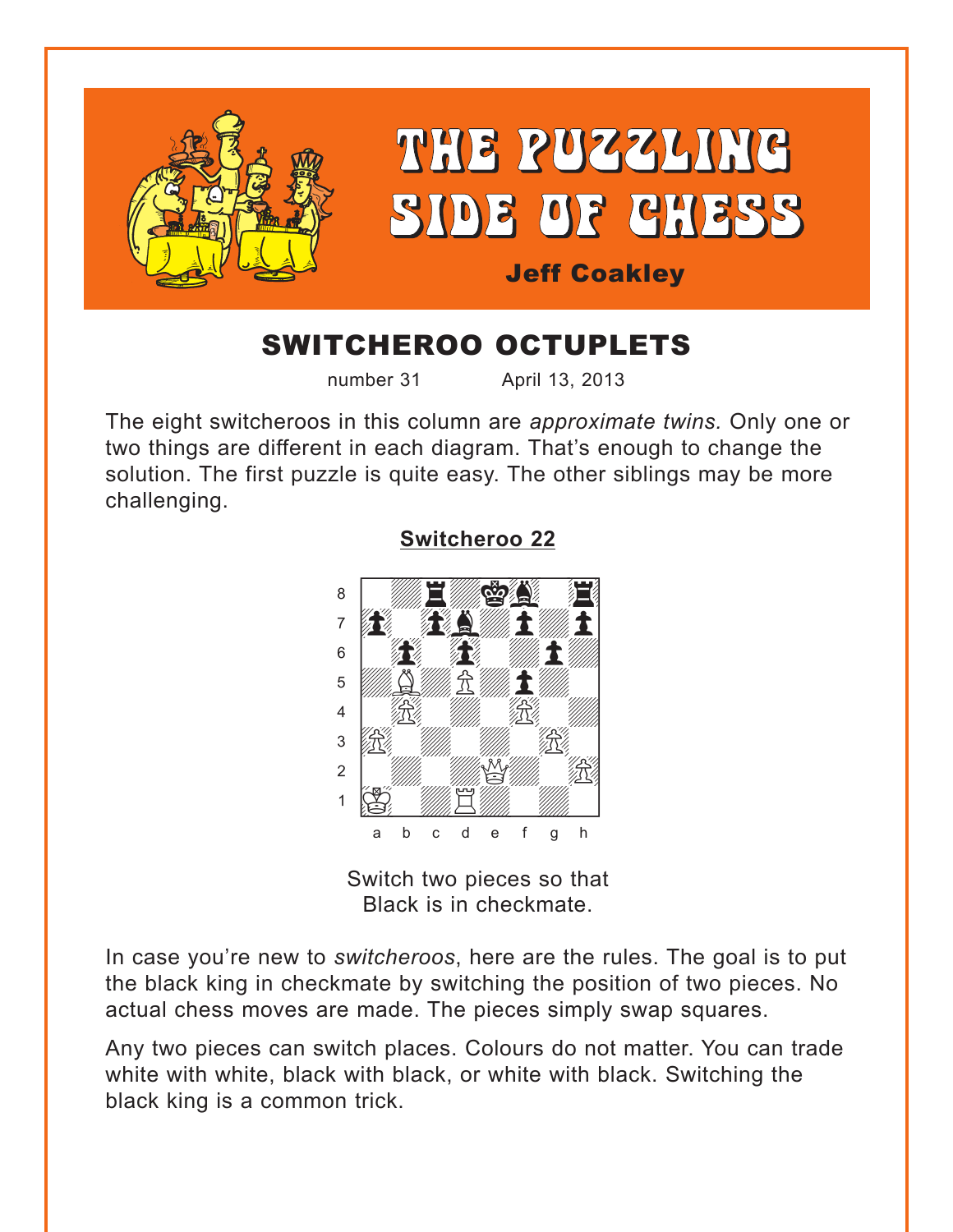<span id="page-1-0"></span>The position after the switch must be legal. A position is legal if it could occur in an actual game. This rule implies several things.

- a) A pawn cannot be put on the 1st or 8th rank.
- b) Both kings cannot be in check.
- c) There must be a way to reach the resulting position with a legal white move. Impossible checks, especially double checks, are a frequent "violation".
- d) In some cases, retrograde analysis may be required to decide if the position after a switch is legal.



In many switcheroos, including these octuplets, the black king is already in check. That doesn't necessarily make the puzzles any simpler.



Switch two pieces so that Black is in checkmate.

# **Switcheroo 23**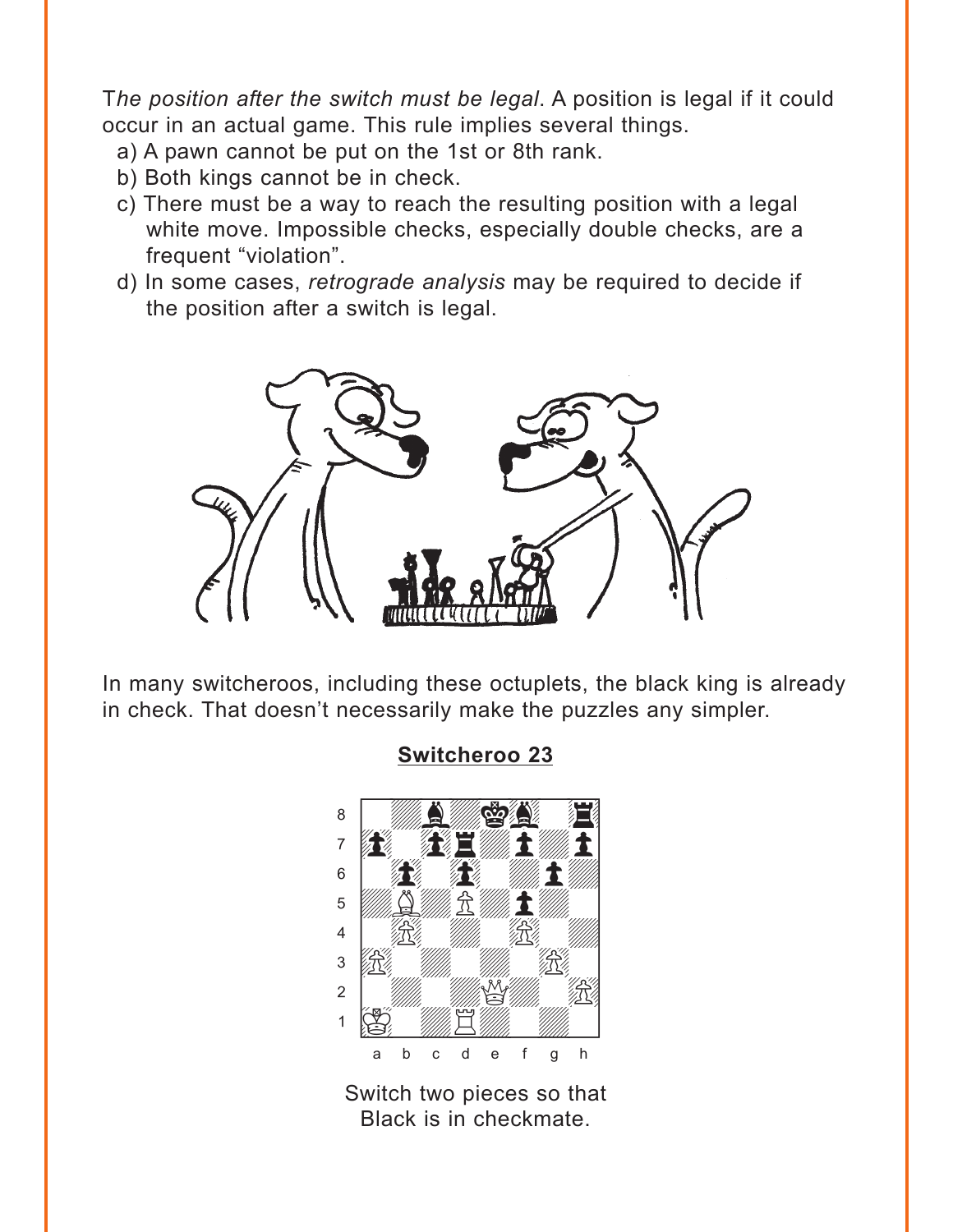<span id="page-2-0"></span>For problems 1-21 and more information on switcheroos, see columns 4, 10, 16, and 23 in the archives.



**Switcheroo 24** 

Switch two pieces so that Black is in checkmate.

As explained in the solution pages, the previous puzzle demonstrates an unusual point regarding pawn switches. The only white pawn that could legally switch with the black bishop on d7 was the one on a light square (d5). Switching with other white pawns would give Black two dark-square bishops, which is impossible with eight black pawns on the board.



**Switcheroo 25** 

Switch two pieces so that Black is in checkmate.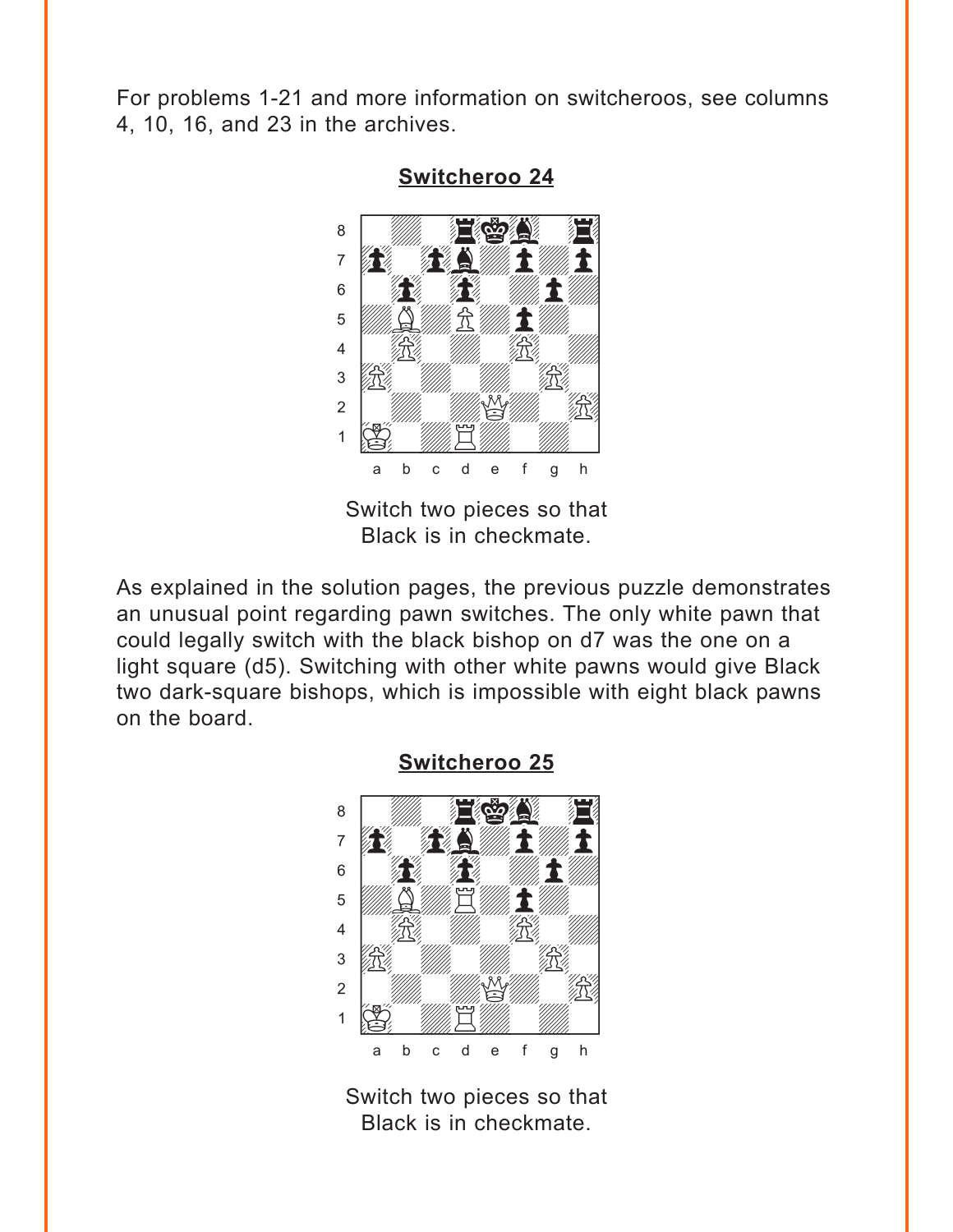<span id="page-3-0"></span>

Switch two pieces so that Black is in checkmate.

**[Switcheroo 27](#page-7-0)**



Switch two pieces so that Black is in checkmate.

*Puzzling Sidenote*. Isn't it odd that October is the tenth month when its first syllable means "eight"?

The original Roman calendar (750 BC) only had ten months and October was in fact the eighth. However, when the Romans eventually added two more months, they put them at the beginning of the year?! That made October number ten. A linguistic goof that has endured nearly three millennia.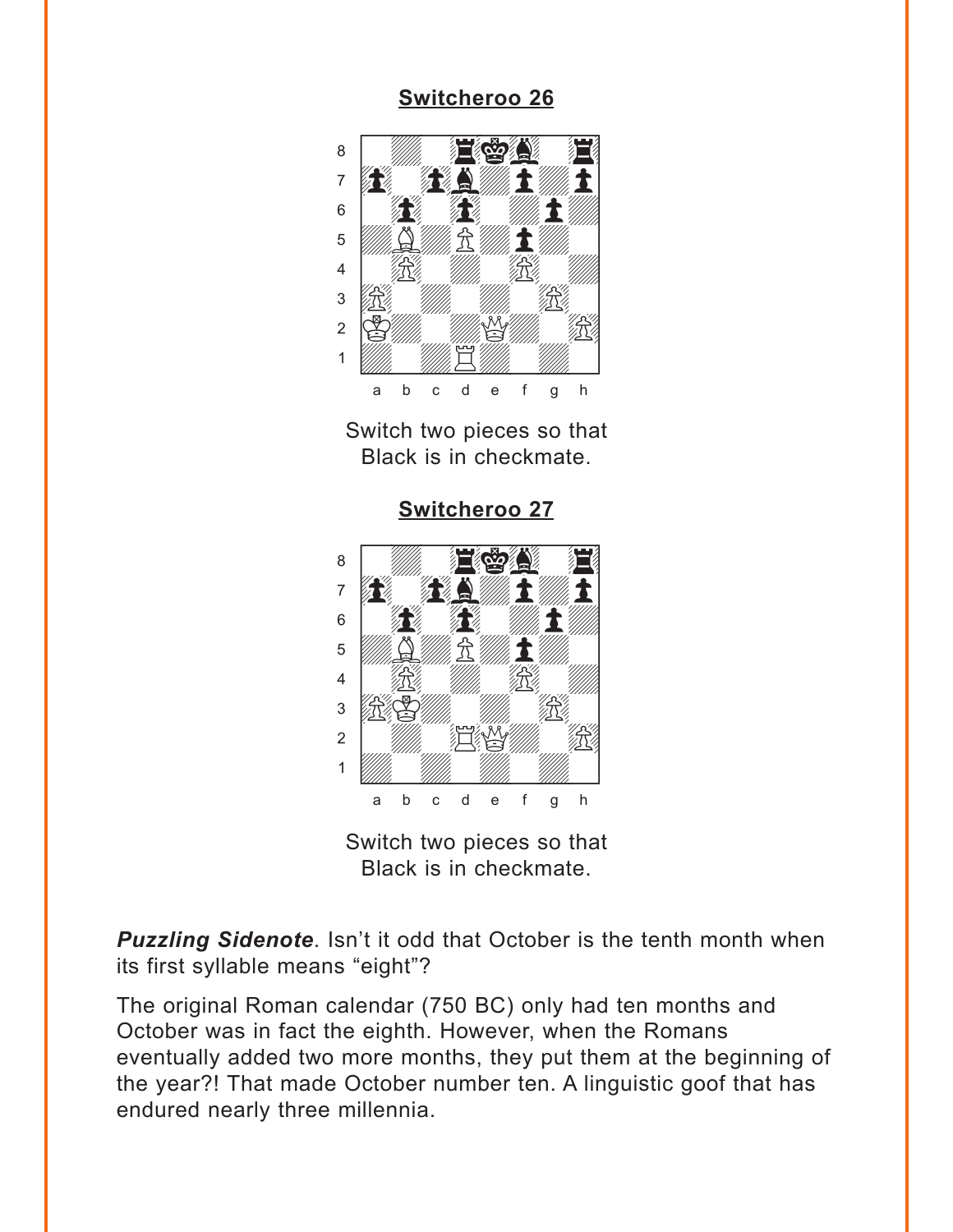<span id="page-4-0"></span>

Switch two pieces so that Black is in checkmate.





Switch two pieces so that Black is in checkmate.

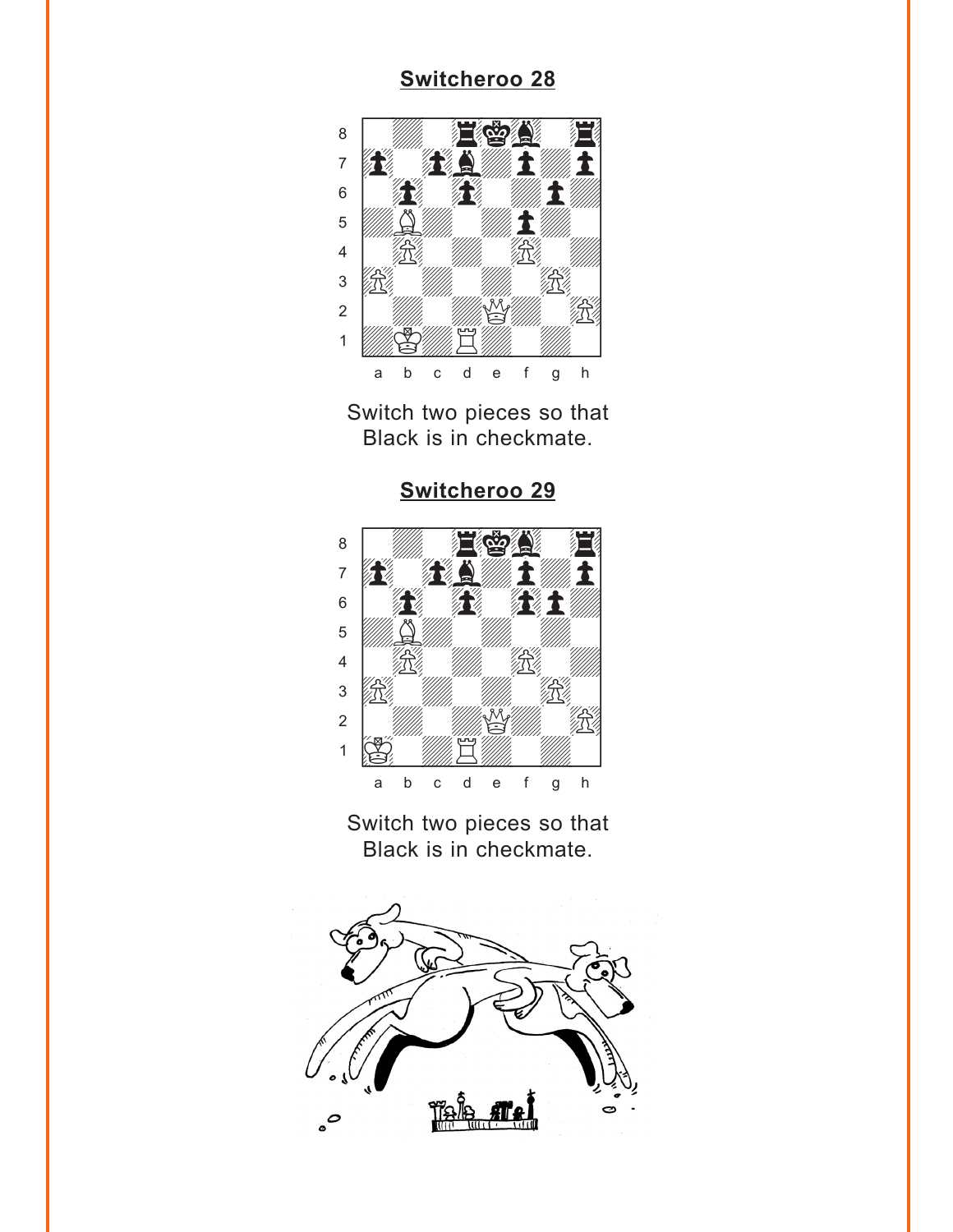# <span id="page-5-0"></span>**SOLUTIONS**

All switcheroos by J. Coakley. 24, 25, 26 are from *Winning Chess Puzzles For Kids Volume 2* (2010). The others are *ChessCafe.com* originals (2013).

*PDF hyperlinks*. You can advance to the solution of any puzzle by clicking on the underlined title above the diagram. To return to the puzzle, click on the title above the solution diagram.



### **[Switcheroo 22](#page-0-0)**

 $Bd7 \leftrightarrow Qe2$ 

I doubt anyone got stumped by this one.



# **[Switcheroo 23](#page-1-0)**

 $Ka1 \leftrightarrow Ke8$ 

Swapping kings was bound to happen once!?  $(Be8 \rightarrow Rd1$ ? is an impossible double check.)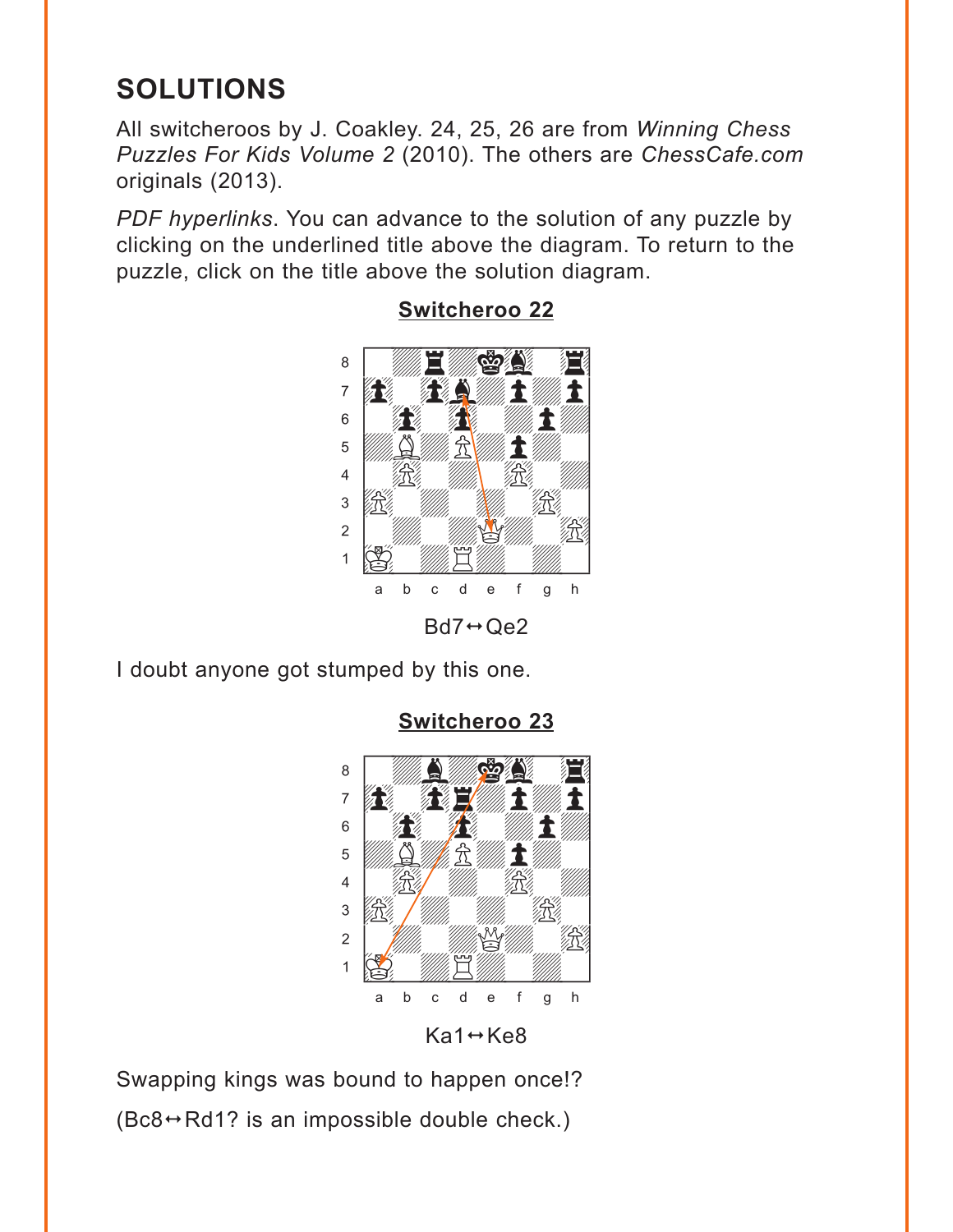<span id="page-6-0"></span>

The last move was double check by e6xd7#.

The black bishop on d7 can only be switched with the white d-pawn. If it switches with any other white pawn, then Black will have two dark-square bishops. That would make the position illegal since Black has eight pawns on the board, making a promotion impossible.



**[Switcheroo 25](#page-2-0)**

 $(a3 \rightarrow Bd7$ ? is an illegal position because Black has two dark-square bishops and eight pawns. Same thing for switching Bd7 with other white pawns.)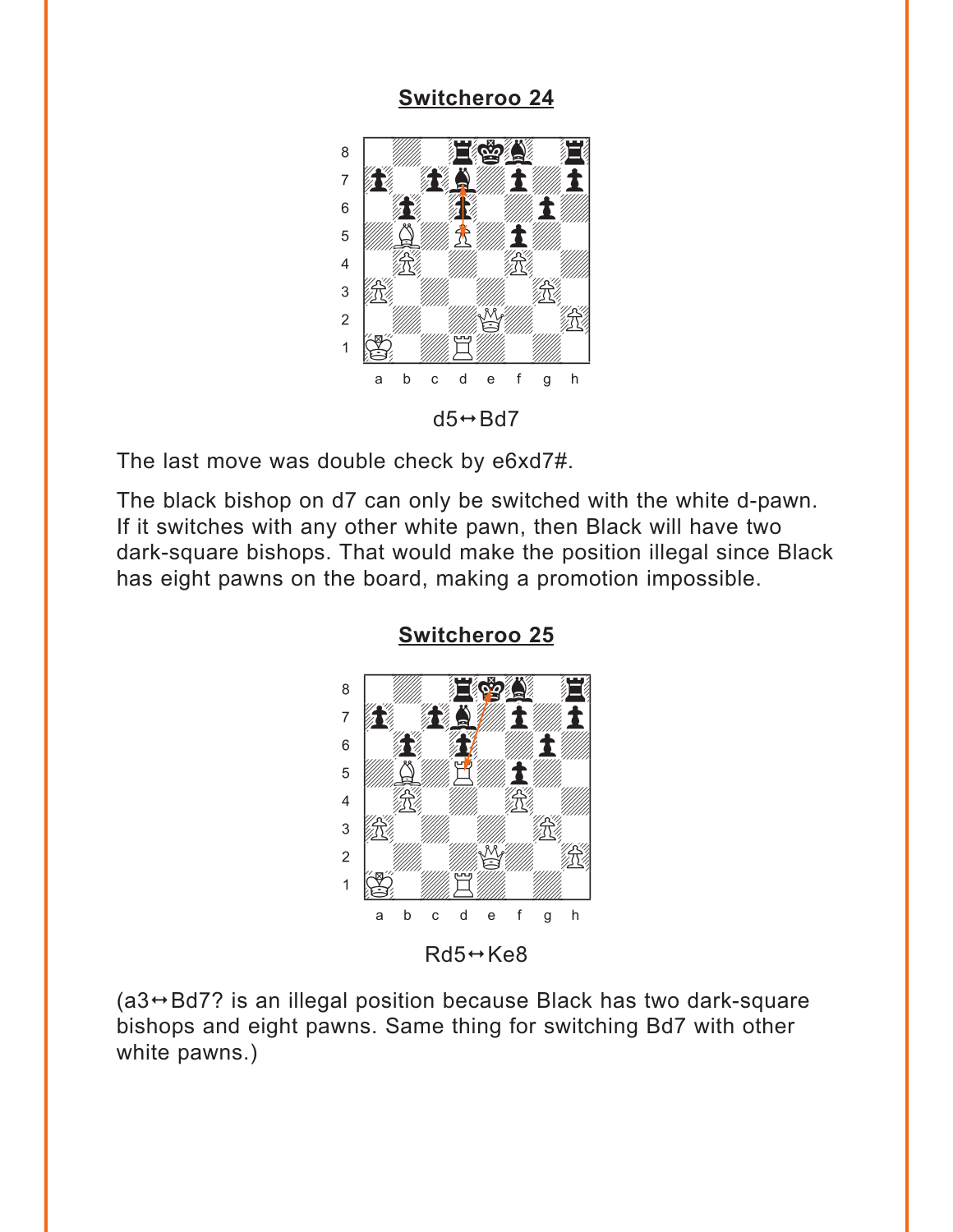<span id="page-7-0"></span>

The white rook on h8 pins the black bishop on f8, preventing ...Be7.

 $(d5 \leftrightarrow Bd7$ ? puts both kings in check.)

(Switching Bd7 with a3 or other white pawns on a dark square is illegal. See 24.)



**[Switcheroo 27](#page-3-0)**

The black king really gets around in these puzzles.

(Switching Bd7 with any white pawn is illegal, as above.)